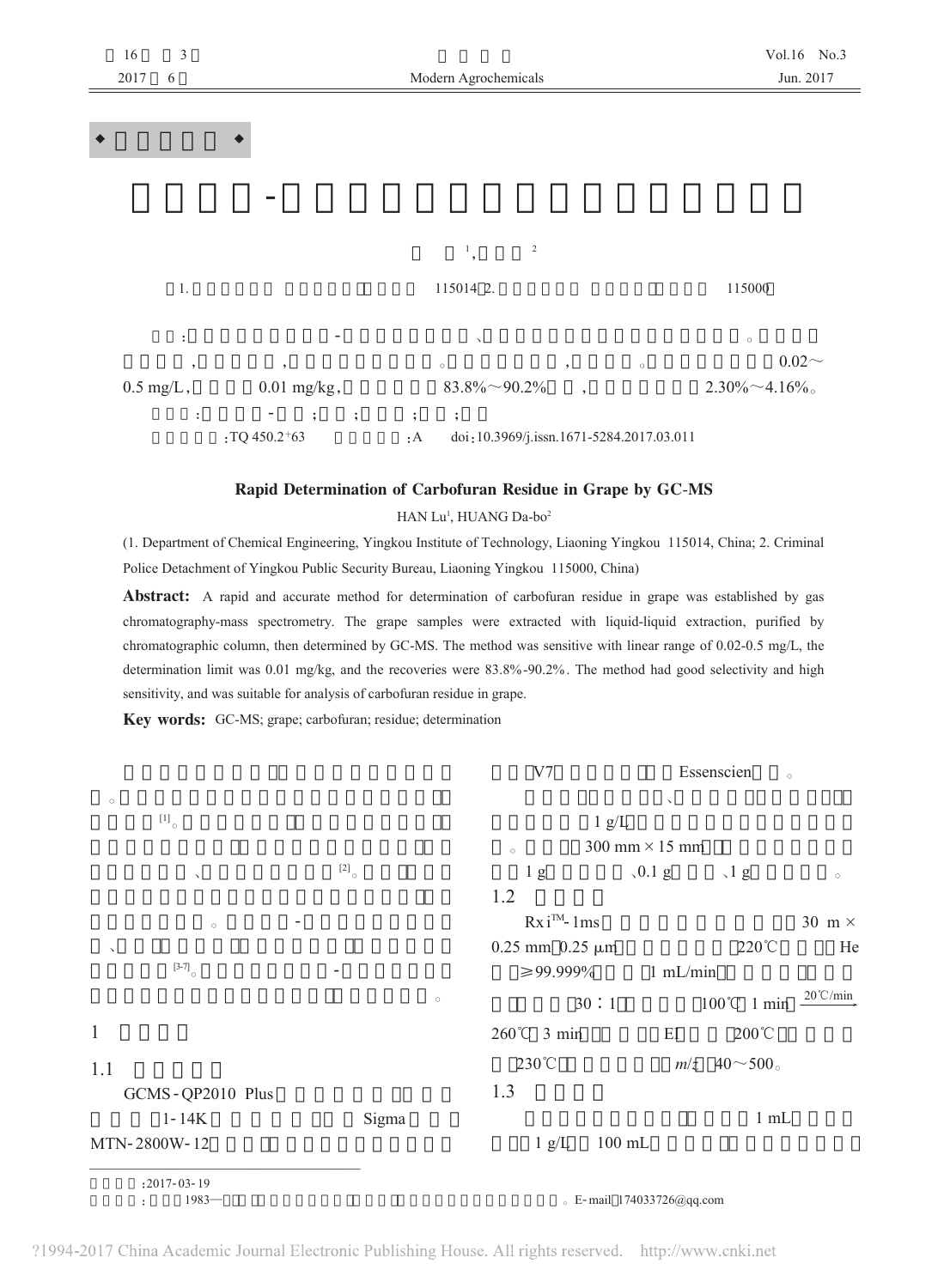$\overline{2}$ 





 $^{[8]}$ 

 $1\, \circ$ 

 $\circ$